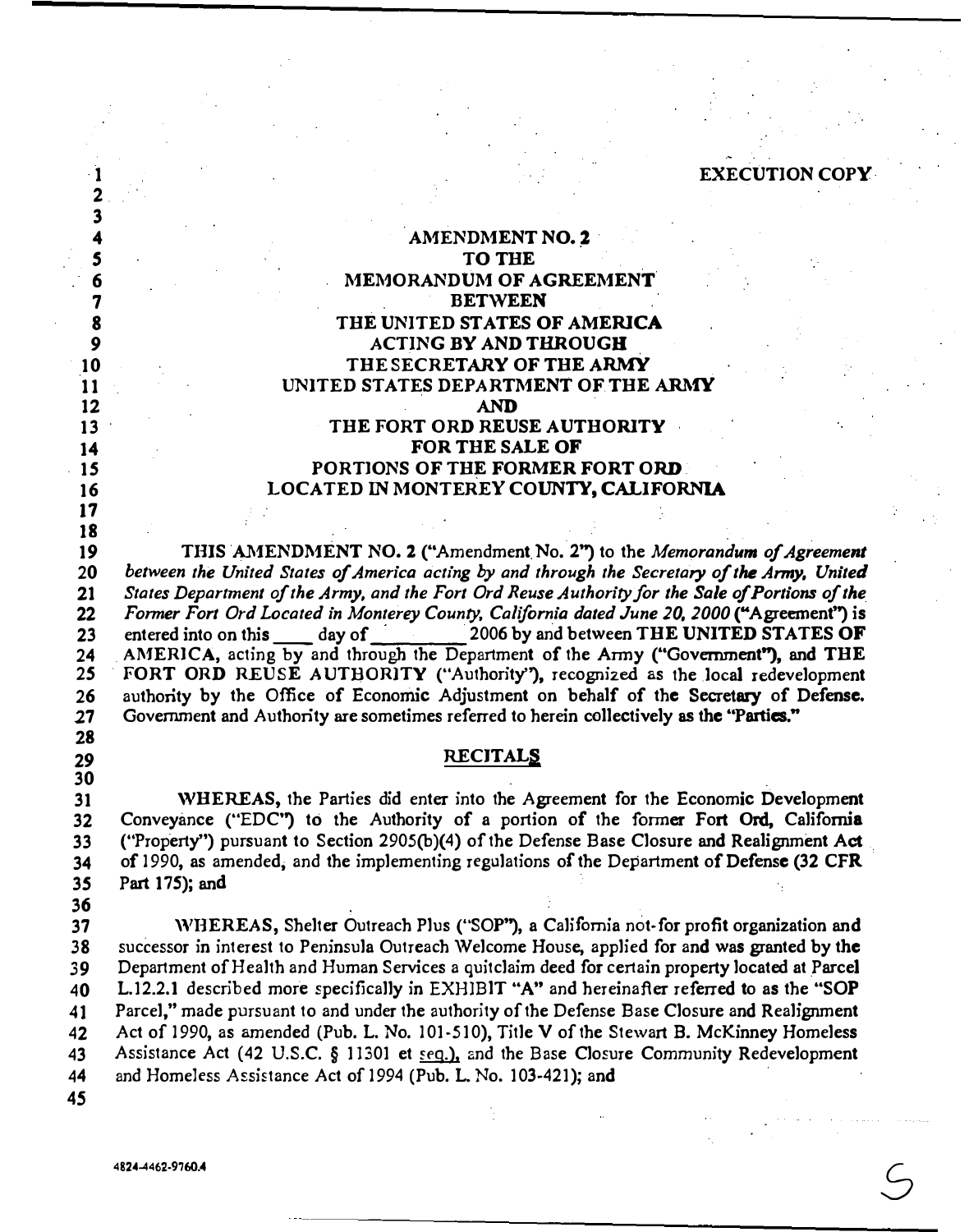**1 1 WHEREAS,** subsequent to the execution and delivery of the Agreement, the **2** Government did convey to the Authority, or is poised to convey to the Authority, pursuant to the Government did convey to the Authority, or is poised to convey to the Authority, pursuant to the **3** Agreement, certain property located at the former Fort Ord, described more specifically in EXHIBIT "B" and hereinafter referred to as the "FORA Parcel:" and **4 EXHIBIT "B" and hereinafter referred to as the "FORA Parcel;" and**  *5*  **6** WHEREAS, subsequent to the execution and delivery of the Agreement, SOP has agreed.<br>**7** to release and relinquish all rights to all land and improvements located on the SOP Parcel in **7 to release and relinquish all rights to all land and improvements located on the SOP Parcel in**  exchange for fee title of all land and improvements that comprise the FORA Parcel, and the **9 Authority has agreed to release and relinquish all rights to all land and improvements located on 10 the FORA Parcel in exchange for fee title of all land and improvements that comprise the SOP 11 Parcel; and 12 13** WHEREAS, subsequent to the execution and delivery of the Agreement, the Authority **14** and SOP have executed an Exchange Agreement effective on the day of and SOP have executed an Exchange Agreement effective on the day of 15 2006 to give effect to the exchange of the SOP Parcel for the FORA Parcel;<br>16 and **16 and 17**  18 **18** WHEREAS, the Parties believe it is desirable and necessary to include the SOP Parcel **19** within the scope of the Agreement and to exclude the FORA Parcel from the scope of the within the scope of the Agreement and to exclude the FORA Parcel from the scope of the **20 · Agreement. 21 22 22 NOW THEREFORE, in consideration of the foregoing premises and the respective 23 representations, agreements, covenants and conditions herein contained, and other good and 23 representations, agreements, covenants and conditions herein contained, and other good and**  24 valuable consideration, the receipt and sufficiency of which are hereby acknowledged, the **25** Parties agree as follows: **26**  27 AGREEMENTS **28**  29 Article 1. Amendment to Property Description, as Described in EXHIBIT A of the **30 Agreement. 31 32 a. The SOP Parcel, as described in Exhibit A to this Amendment No. 2, shall be 33 added to the parcels listed in EXHIBIT A to the Agreement, and shall be considered as property**  14 transferred to the Authority as part of an economic development conveyance subject to the terms<br>
35 and conditions of Article 2.01 of the Agreement, No Cost Economic Development Conveyance. **35 and conditions of Article 2.01 of the Agreement, No Cost Economic Development Conveyance. 36 37 b.** The FORA Parcel, as described in Exhibit B to this Amendment No. 2, shall be **38 removed from the parcels listed in EXHIBIT A to the Agreement. · 39 40 Article 2. SuniYal and Benefit 41 42 a. Unless defined separately, the tenns used in this Amendment No. 2 shall be the 43 same as used and defined in the Agreement, as amended.**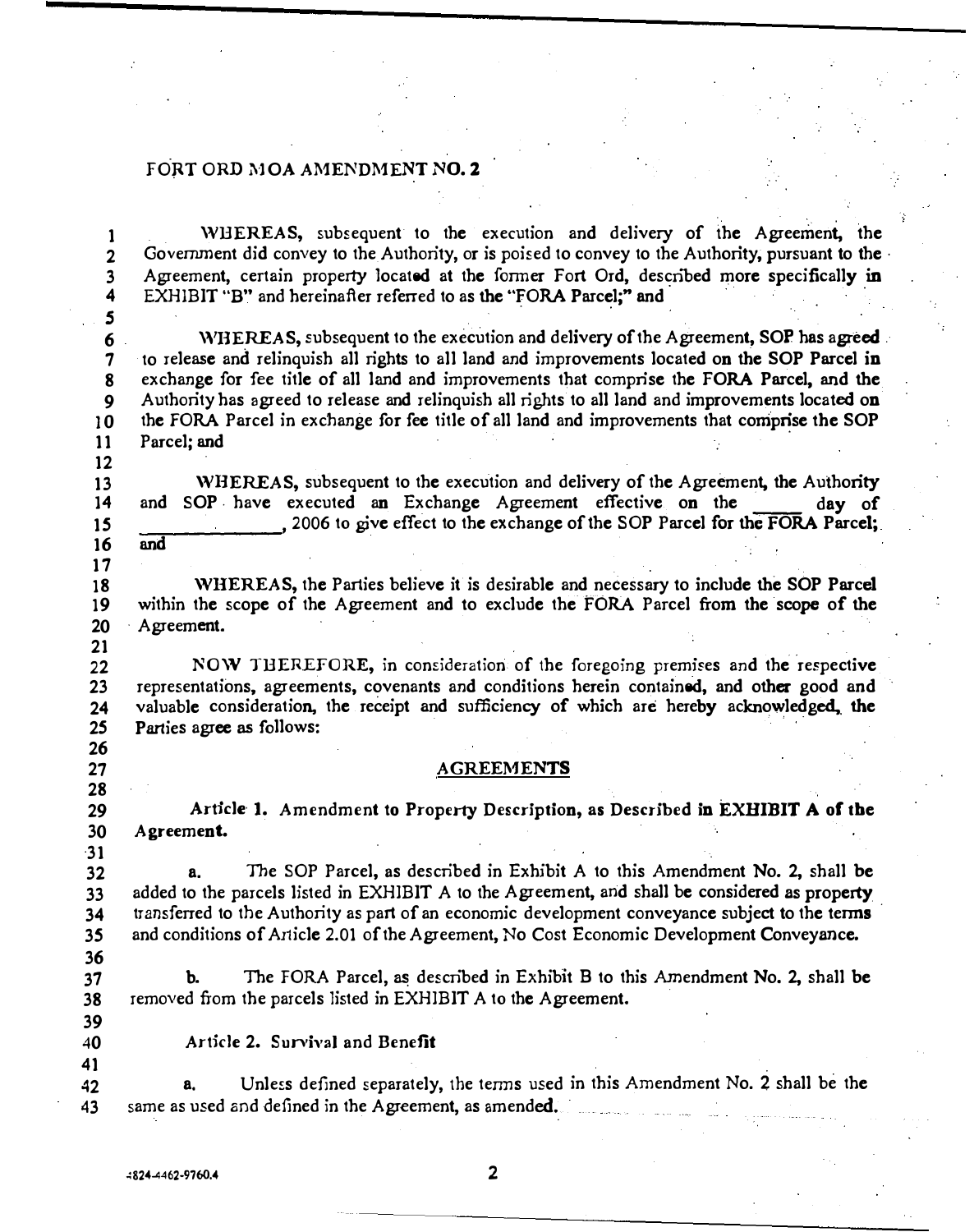---------·- �--·- - --·· ··-··· ..

.. ---·------·· · -····

1

2 b. Except as set forth herein, and unless modified specifically by this Amendment<br>3 No. 2, the terms and conditions contained in the Agreement, as amended, shall remain binding 3 No. 2, the terms and conditions contained in the Agreement, as amended, shall remain binding<br>4 upon the Parties and their respective successors and assigns as set forth in the Agreement, as 4 upon the Parties and their respective successors and assigns as set forth in the Agreement, as<br>5 amended. amended. **6.** 

## **13 13** *ISignature Page Follows*

.. ----···---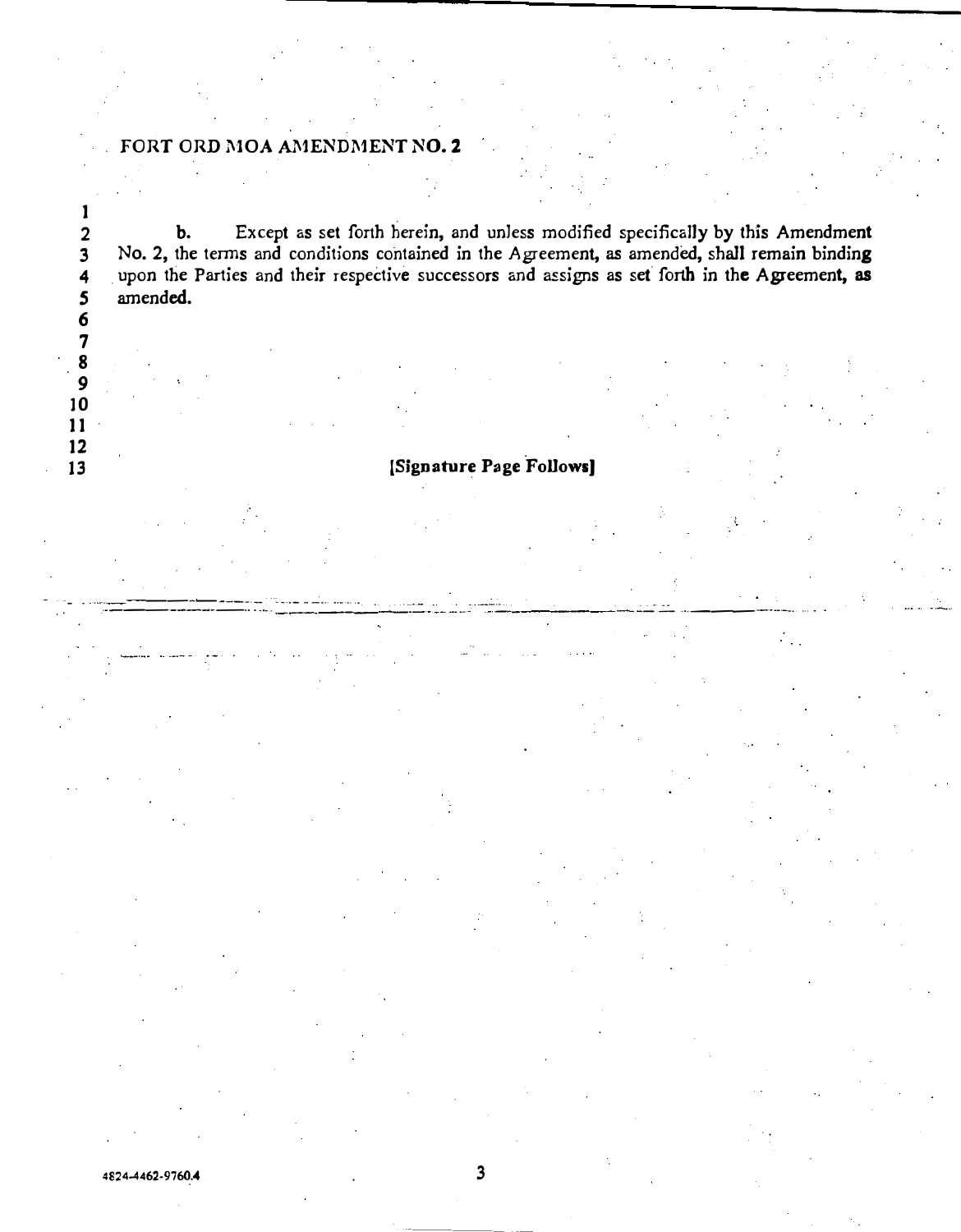In Witness whereof, the Parties, intending to be legally bound, have caused their duly  $\mathbf{1}$ authorized representatives to execute and deliver this Amendment No. 2 as of the date first above  $\overline{\mathbf{2}}$  $\overline{\mathbf{3}}$ written.  $\overline{\mathbf{4}}$ 5 UNITED STATES OF AMERICA, 6 Acting by and through the Department of the Army  $\overline{7}$ 8  $9$  $10$  $11$ Joseph Millistan &  $\overline{12}$ By: Deputy Assistant Jecletary of the Army  $13$ (Installations and Housing) 14 OASA (1&E) 15 16 FORT ORD REUSE AUTHORITY  $17$ LOCAL REDEVELOPMENT AUTHORITY 18 19 20 21 22  $23$ By: Michael A. Houlemard, Jr. 24 Executive Officer 25 26  $27$ 

4824-4462-9760.4

4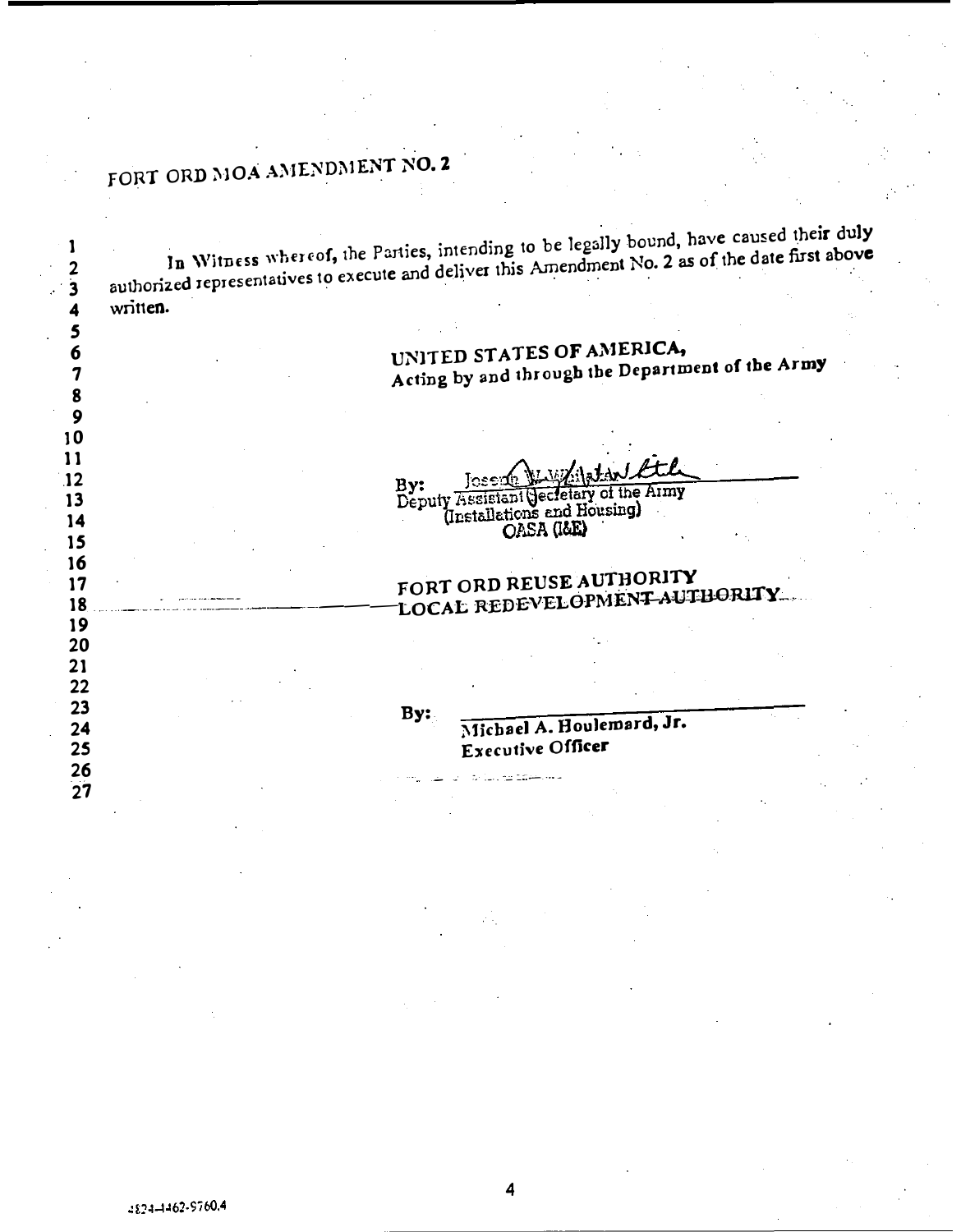| written. |     |                                                                               |  |     |  |  |
|----------|-----|-------------------------------------------------------------------------------|--|-----|--|--|
|          |     | UNITED STATES OF AMERICA,<br>Acting by and through the Department of the Army |  |     |  |  |
|          |     |                                                                               |  |     |  |  |
|          | By: |                                                                               |  |     |  |  |
|          |     |                                                                               |  |     |  |  |
|          |     |                                                                               |  |     |  |  |
|          |     |                                                                               |  |     |  |  |
|          |     | FORT ORD REUSE AUTHORITY                                                      |  |     |  |  |
|          |     | -LOCAL REDEVELOPMENT AUTHORITY                                                |  |     |  |  |
|          |     |                                                                               |  |     |  |  |
|          |     |                                                                               |  |     |  |  |
|          |     |                                                                               |  | mai |  |  |
|          | By: |                                                                               |  |     |  |  |
|          |     | Michael A. Houlemard, Jr.<br>Executive Officer                                |  |     |  |  |
|          |     |                                                                               |  |     |  |  |

4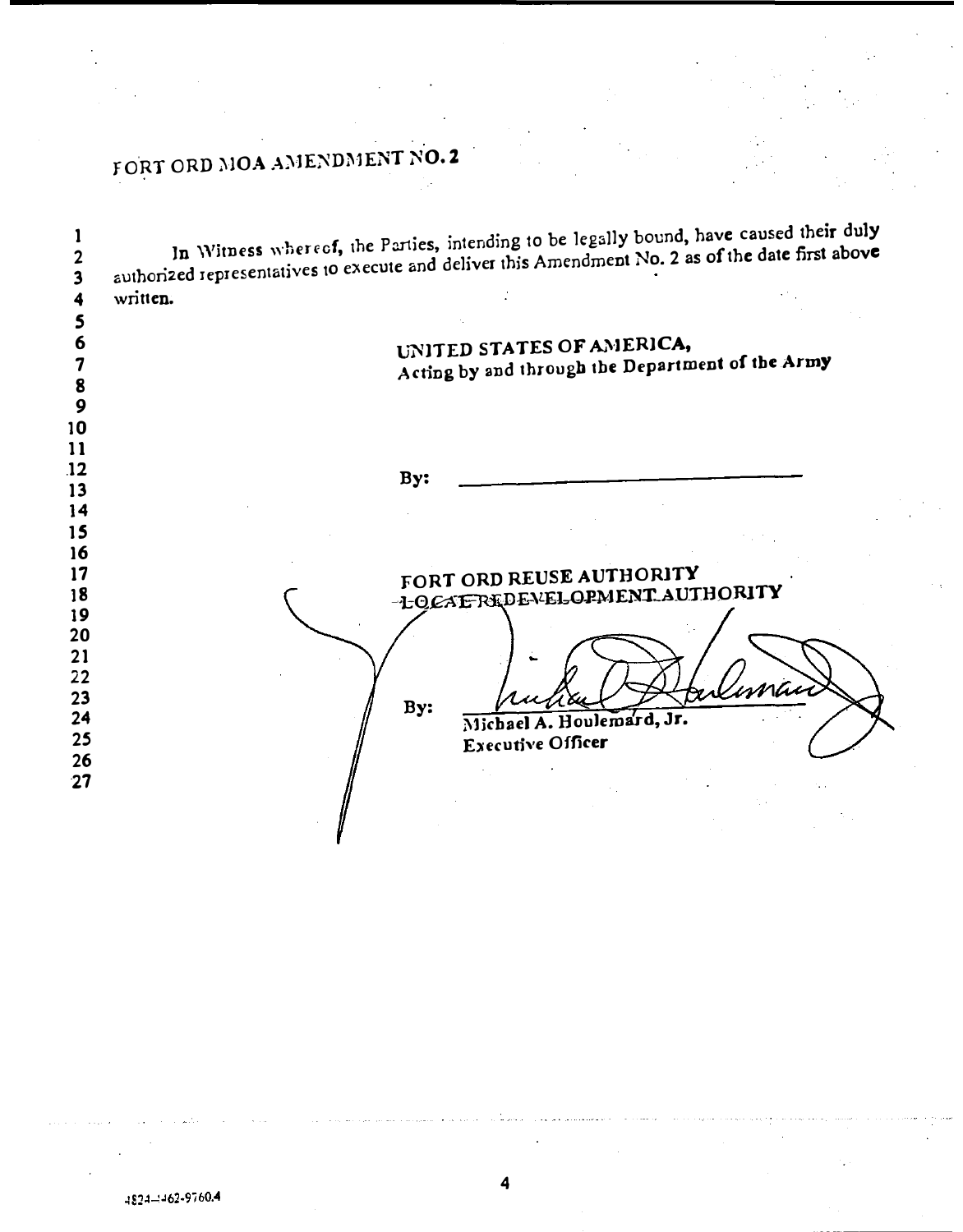## **EXHIBIT A**

 $\ddot{\phantom{a}}$ 

 $\mathbb{R}^2$ 

 $\epsilon$  .  $\epsilon$ 

 $\overline{1}$ 

**DESCRIPTION OF SOP PARCEL** 

 $\mathcal{A}$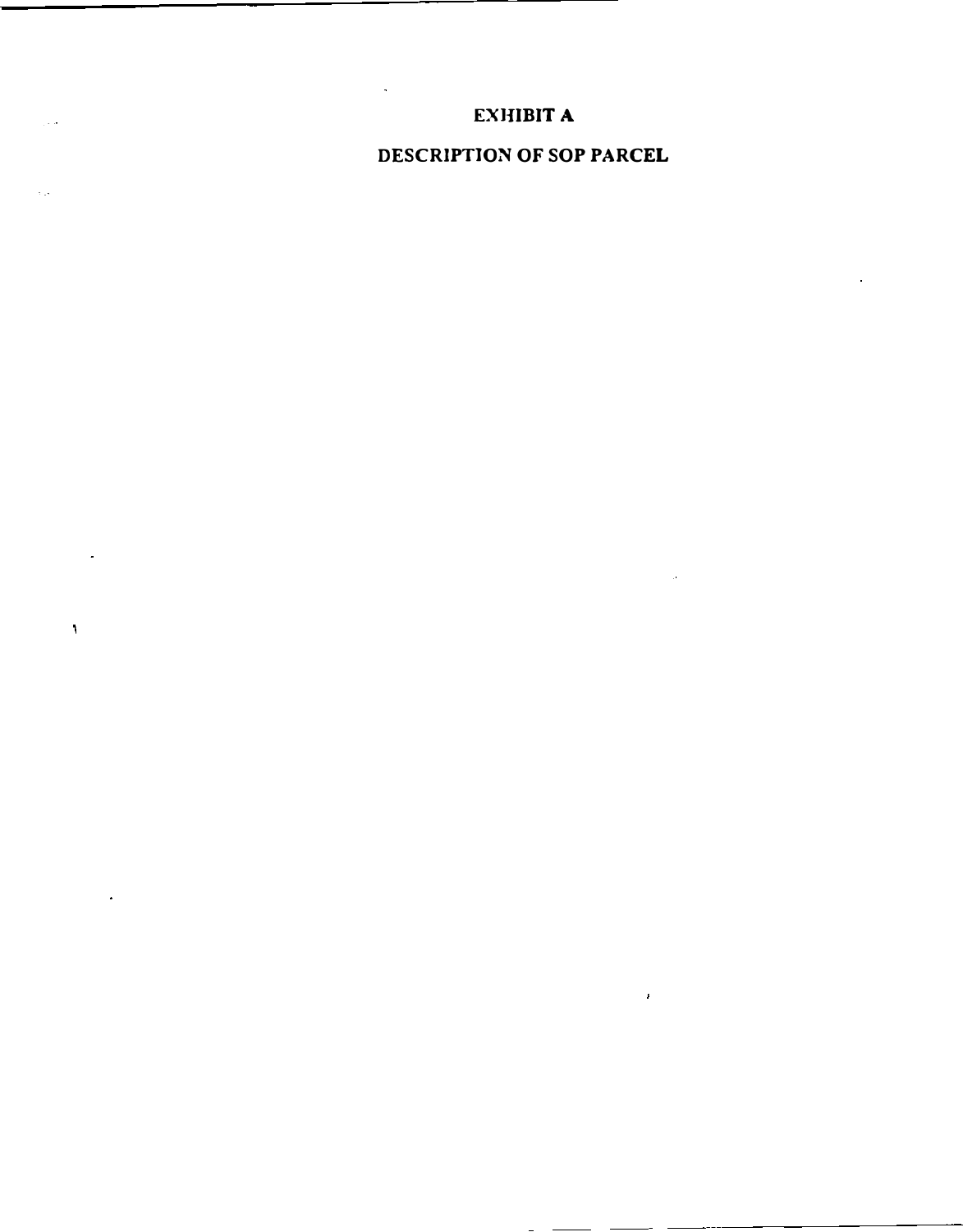### PABCEL 1

All of that certain Parcel 1 shown on map filed in Volume 19 of Surveys at page 137, records of said county, described as followa1

Beginning at the southeasterly corner of said Parcel 1, said point being the intereection of the westerly line of 11th **Street** with the northerly line of 12th Street, and runninq thence alonq. the eouthetly boundary of said Parcel 1 an� said northerly **line** of 12th Street

- .1. N 89' 37<sup>1</sup>00" W; 90.28 feet to a 3/4" diameter iron pipe tagged LS 5992; thence
- 2. N 88' 19' 30" w, 280.75 feet to a 3/4" diameter iron pipe tagged LS 5992; thence **leave said street** line and continue alonq **said parcel line**
- 3. N 30' 26' oo• E, 91.24 feet to a 3/4" diameter iron pipe tagged LS 5992; thence
- 4. **<sup>S</sup>**88' 18' 13" E, 148.24 feet, at 56.24 feet a 3/4" iron pipe tagged LS 5992 hereinafter designated Point A, 148.24 feet to point; thence
- 5. N 1° 34' 27" E, 128.63 feet; thence
- 6. s es• 06' 40" E, 92.98 feet to a 3/4" diameter iron pipe tagged LS 5992; thence
- 7.  $S_1^{\bullet}$  34' 27" W, 128.63 feet to a 3/4" diameter iron. pipe tagged LS 5992; thence
- 8. s es• 18' 43" E, 86.82 feet to a 3/4• diameter iron pipe tagged LS 5992 in said westerly line of 11th Street; thence continuing along said parcel boundary and street line
- 9. S 2• 30' 00" w, 77.52 feet to the point of· beginning.

Containing an area of 0.913 acres of land, more or less.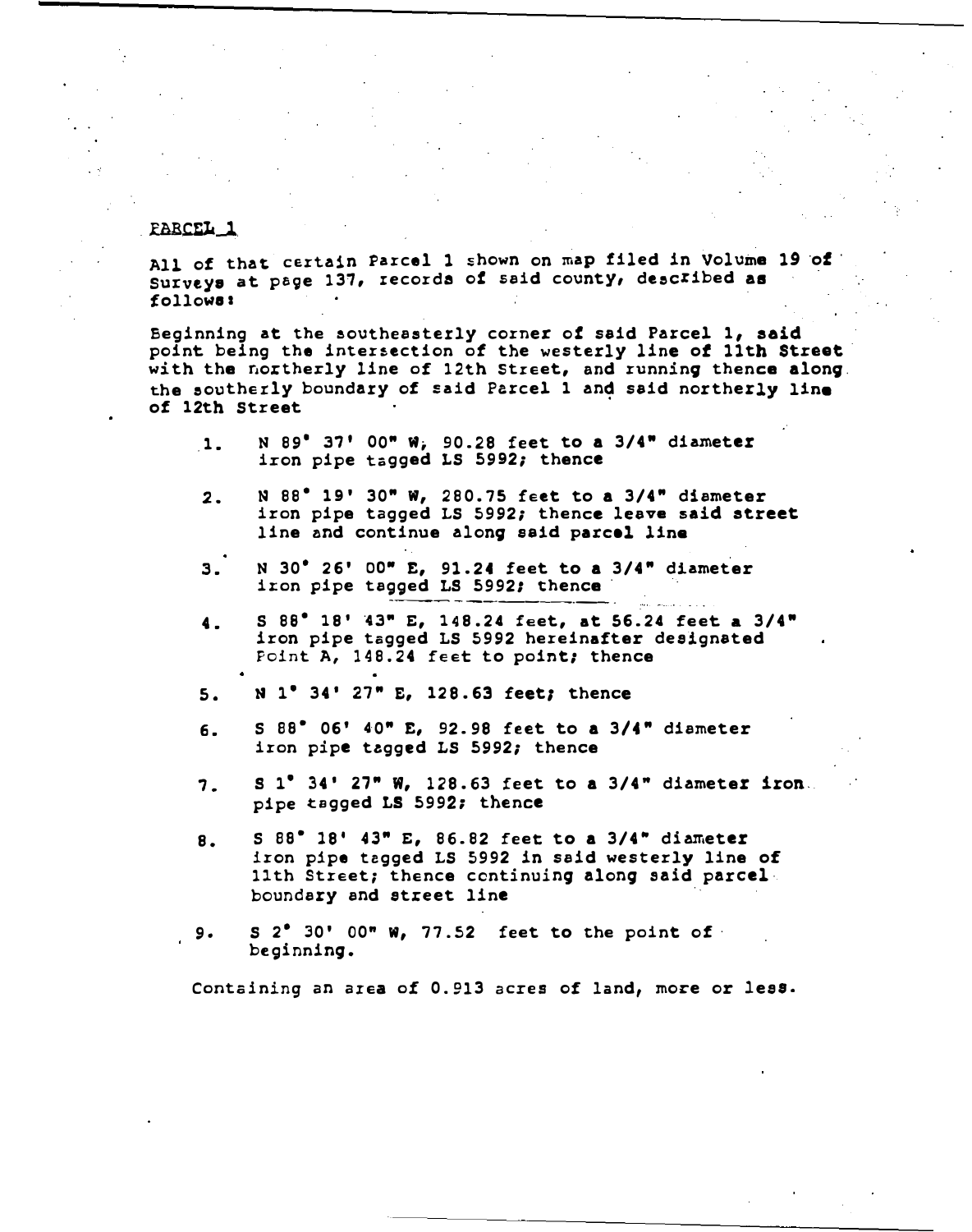## **EXHIBIT B**

## **DESCRJPTION OF FORA PARCEL**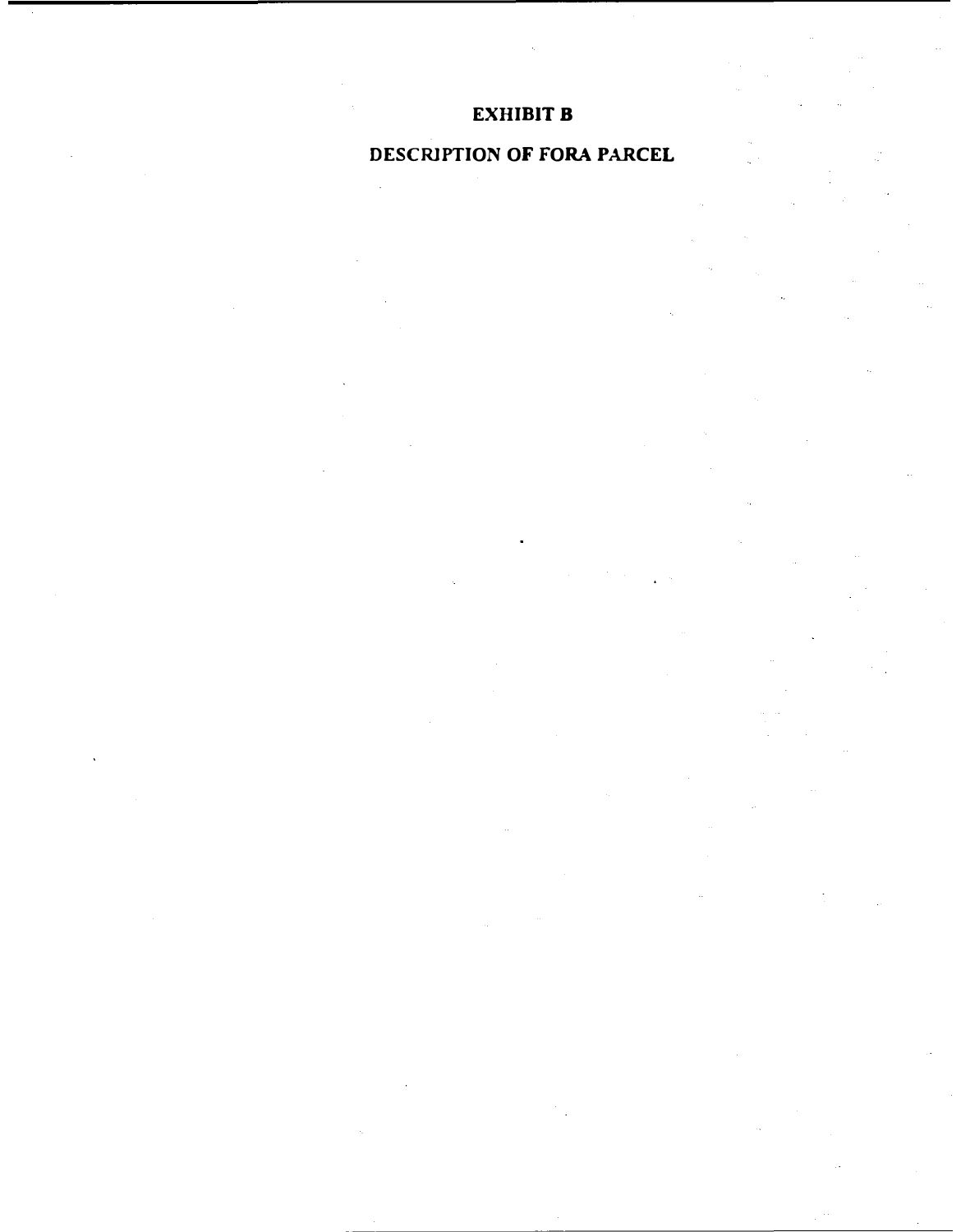### Legal Descriptlon **of** Fort Ord Reuse Authority · Lexington Lot **1**

That portion of the former Fort Ord Military Reservation in Rancho Neche Buena, in **the** City of Marina, County of Monterey, State of California described as follows:

A portion of Parcel A, as said parcel is shown on the Record of Survey Map filed in · Volume 20 of Surveys, Page 73, Records of Monterey County, being more particularly · described as follows: . ·

Commencing at the most northwesterly comer of said Parcel A, said point also being the northwesterly terminus of the course designated as North 86° 28'40" East, **142.05** feet on said Record of Survey Map: thence running along the northwesterly li<mark>ne</mark> of s**aid**<br>Parcel A

a.) South 46° 41'42" West, 91.42 feet to the TRUE POINT **OF** BEGINNING; thence leaving said northwesterly boundary

- 1) East, 252.65 feet to a point on the northeast boundary of said PARCEL A; thence running along said boundary the following ten (10) courses
- 2) South 35°51'23" East, 46.97 feet to the most northeasterly corner in common with said Parcel A and Parcel 1, 2s shown on the Record of Survey Map filed in Volume 19 of Surveys, at Page 136, Records of Monterey County; thence southwesterly. along the line in common to said Parcel A and said Parcel 1
- 3) South 42°13'09" West, 130.89 feet to the most westerly corner in common with said Parcel A and said Parcel 1, said point lying on an easterly line of Lexington Court as shown on said.Record of Survey Map, and said point also being the beginning of **a** non-tangent curve, concave to the south, having a radius of 80.00 feet, and a radial bearing of North 42°13'09" East; thence leaving said boundary common with said Parcel 1, and running along the boundary of said Parcel A and Lexington Court
- 4) Westerly, 73.62 feet along said curve, through a central angle of 52°43'36"; thence continuing along said boundary of Parcel A and Lexington Court
- 5) South 79"29'33 " West, 37.45 feet to the beginning of a curve, concave southeast,· having a radius of 80.00 feet; thence continuing along said boundary of Parcel A and Lexington Court
- 6) Southwesterly, 133.81 feet along said curve, through a central angle of  $95^{\circ}50'00"$ ; thence continuing along said boundary of Parcel A and Lexington Court
- 7) South 16° 19'43" Esst, 29.01 feet to the beginning of a curve, concave northwest, having a radius of 12.00 feet; thence continuing along said boundary of Parcel A and Lexington Court
- 8) Southwesterly, 18.85 feet along said curve, through a central angle of 89°59'16"; thence continuing along said boundary of Parcel A and Lexington Court  $\overline{\phantom{a}}$
- 9) South  $73^{\circ}39^{\circ}33^{\circ}$  West,  $43.88$  feet to the beginning of a curve, concave north, having a radius of  $400.00$  feet; thence continuing along said boundary of Parcel A and Lexington Court

L:\6647\Docs\legals\Legal for Lexington Lot 1.doc

1 of 2 **1 of 2 <sup>1</sup> of 2 <sup>1</sup> of 2 <sup>1</sup> of 2** *ARKSFUR LANE* **MONTEREY, CALIFORNIA 93940**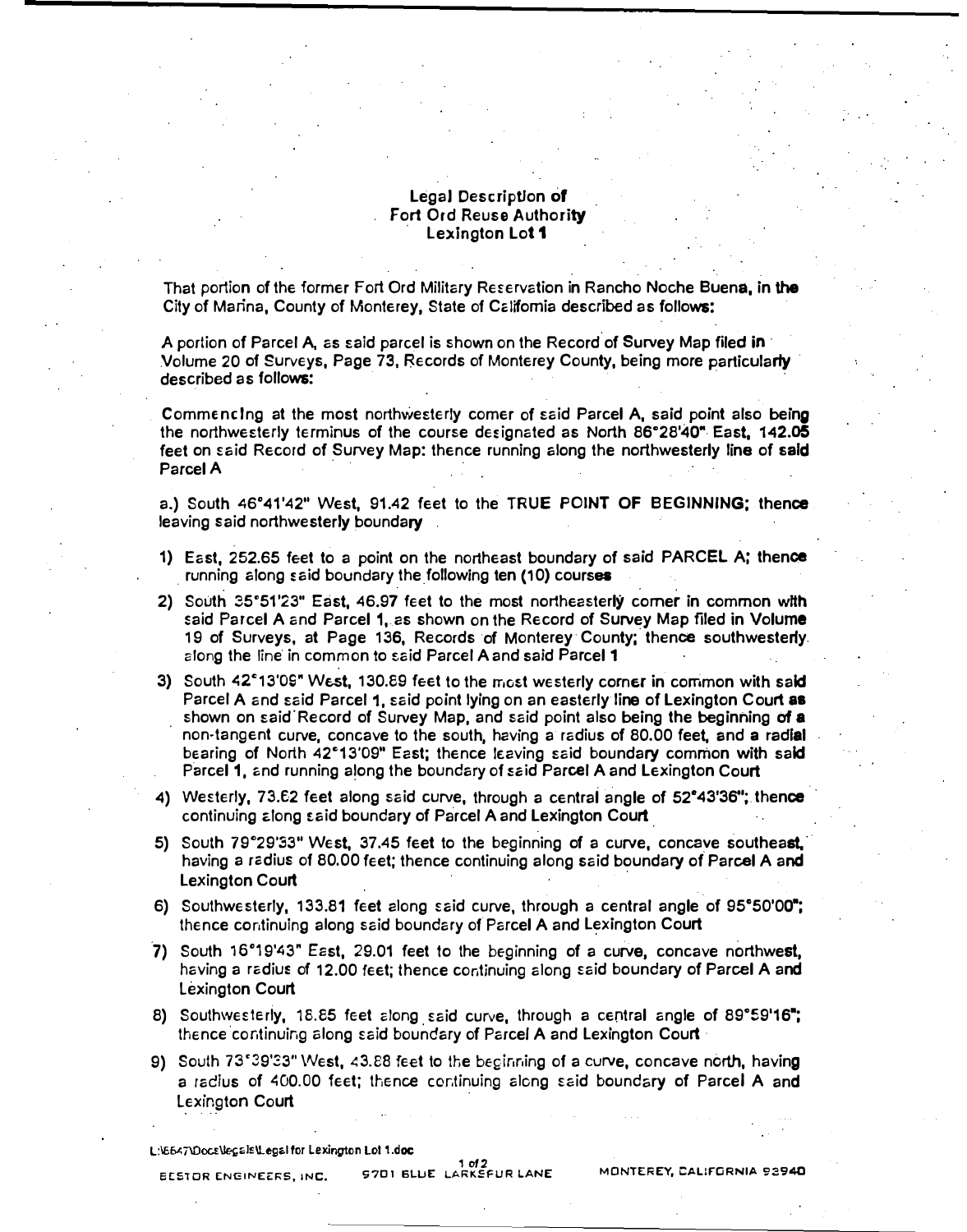- 10) Westerly, 106.57 feet along said curve, through a central angle of 15°15'54"; thence continuing along said boundary of Parcel A and Lexington Court
- 11) South 88°55'28" West, 30.27 feet; thence leeving seid boundary of Parcel A and Lexington Court
- 12) North 14°00'00" West, 126.47 feet to a point on the northwesterly boundary of said Parcel A; thence running along said northwesterly boundary of Parcel A
- 13) North 46°41'42" East, 251.65 feet to the POINT OF BEGINNING.

Containing 1.61 acres, more or less.

The bearing of North 46°41'42" East as measured between monuments found along the northwesterly boundary of Parcel A as per Volume 20, Page 73 of Surveys, records of Monterey County, California, is the basis of bearings for this description.

Dated: March 21, 2006

ND. Bestor Engineers, Inc dóhn W. Pettle**y** 311CE PLS-6202<sup>--</sup> гÝР Exp: 3/31/08 No. 62 W.O. 6647.00

L:\6647\Docs\legals\Legal for Lexington Lot 1.doc **S701 BLUE** LARKSPUR LANE **BEETOR ENGINEERS, INC.** 

MONTEREY, CALIFORNIA 93940